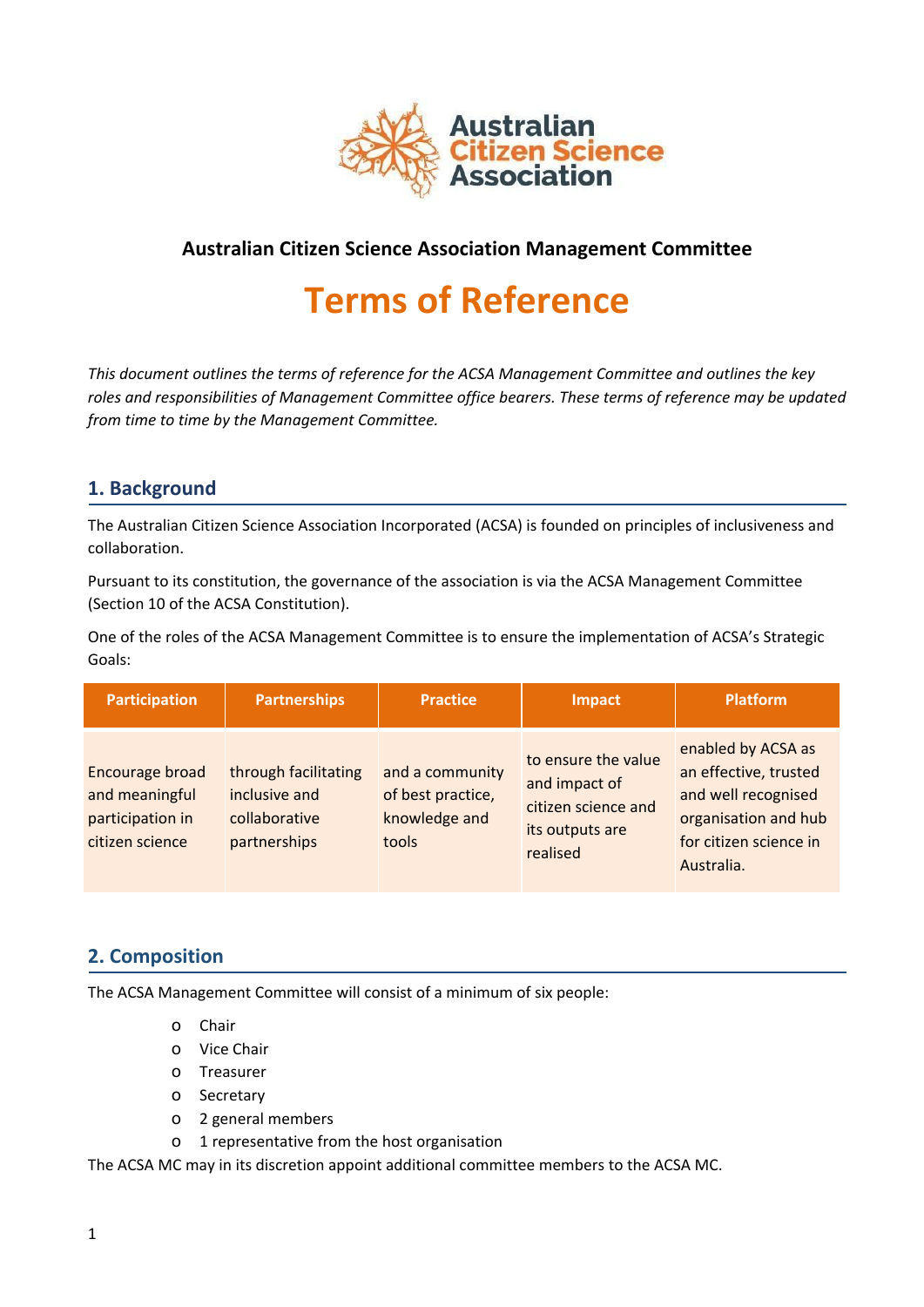The tenure for the Management Committee members will be the periods set out below, with elections taking place at the Annual General Meeting.

- o 2 years Chair and Secretary
- o 2 years Vice Chair and Treasurer
- o 2 year general members and host institution representative (if required)

## **3. General terms of service**

The **general management tasks** of the Management Committee:

- Oversee the association's direction, its governance and development and execution of the strategic plan.
- Coordinate the development, implementation and review of relevant organisational plans for ACSA such as the ACSA strategic plan, business plan, communication plan, membership policy – in collaboration with working groups as required.
- Establish and oversee working groups to assist in the development and implementation of ACSA organisational plans as required.
- Representation and advocacy on behalf of ACSA especially to potential funders. Representations need to follow the Strategic Plan and as far as possible with prior discussion with the Management Committee, noting prime responsibility with the Chair and Vice Chair.
- Support and effectively engage with key stakeholders of ACSA, including with working groups and members, to ensure views from stakeholders are considered in the development of organisational plans.
- Assist with recruiting new committee members.
- Aim for consensus decision making, but if a consensus is not reached then the decision will be made with a majority vote.

The **good governance roles** of the Management Committee are:

- Ensure the association meets the requirements as specified in the Constitution and the Associations Incorporation Act 1991.
- Act honestly, in good faith, with a reasonable level of diligence and care, and in the best interests of ACSA as a whole and must not represent or advocate for any of their sponsors' positions in discussions on issues considered by the Management Committee.
- Disclose or avoid any real or apparent conflicts of interest in connection with their role on the Management Committee. The disclosure of any conflict of interest (real or apparent) must be made as soon as possible after the member becomes aware of the conflict, such disclosures to be recorded in the minutes of the meeting (see section 14.2 of Constitution for detail).
- Accountability and oversight in terms of understanding the associations services, understanding potential risks and understanding the finances of ACSA.
- Ensure programs operate within funding guidelines and meet the requirements of the respective funding bodies.
- Ensure the association is compliant with all legal requirements.

The **commitment** required by the Management Committee:

- Participation in monthly to bi-monthly meetings (teleconference/skype).
- Time for activities required under the constitution and such other time commitments needed to undertake tasks and fulfil roles and ensure responsiveness.
- Commit to work towards resolving any conflicts that may occur in a respectful and relational way.
- It will be an unpaid position.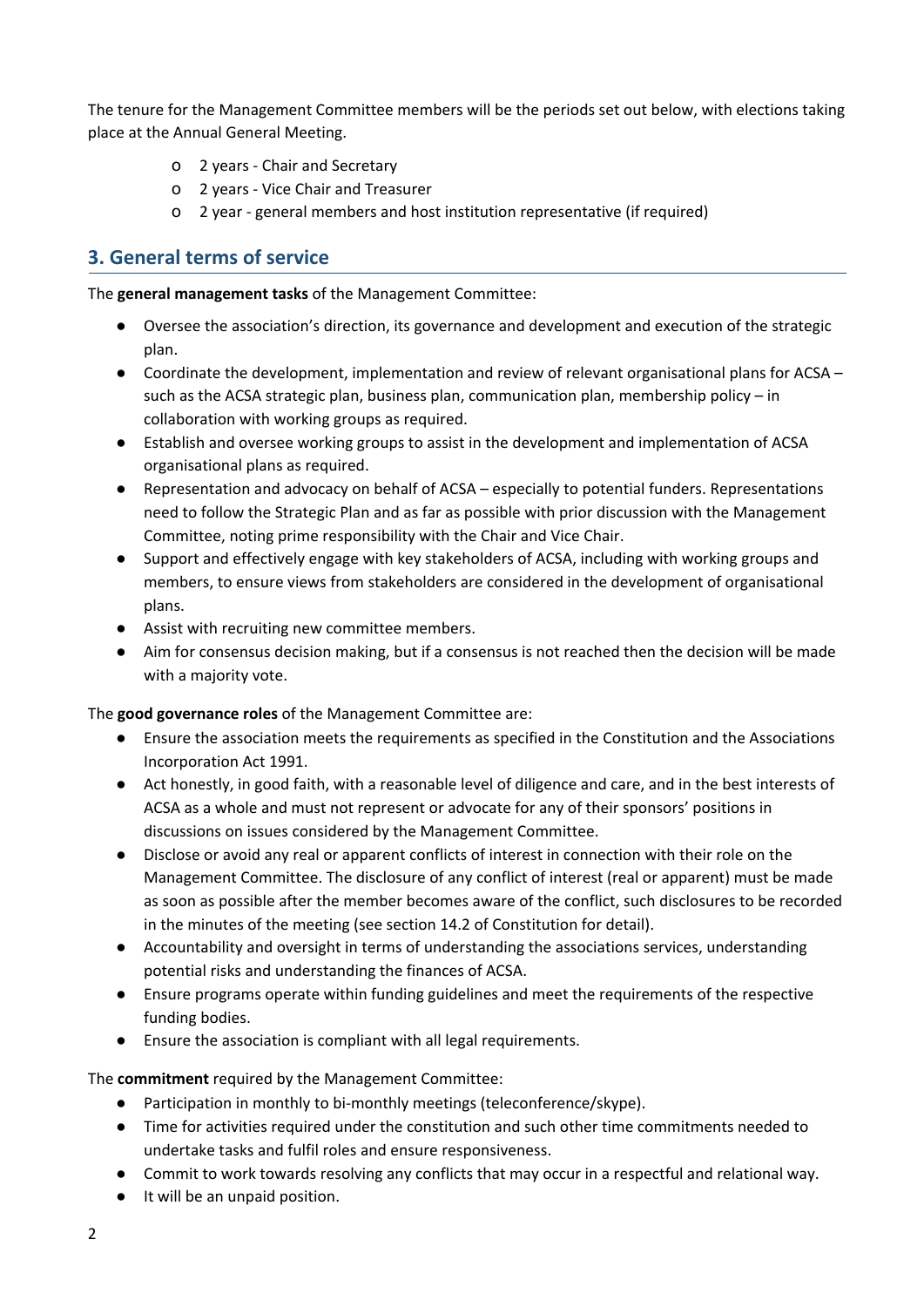# **4. Roles and Responsibilities of Management Committee Members**

*The fixed obligations the Management Committee members are outlined in the ACSA Constitution, but from time to time the Management Committee can assign committee members additional roles and responsibilities based on their skills, experience, availability and interest.*

*The following outlines the current roles and responsibilities of Management Committee members.*

**CHAIR** - The responsibilities of the Chair are those set out in the ACSA Constitution, and include:

- Knowledge of the day to day running of the association and be able to give support where required.
- Be the official spokesperson and advocate for ACSA (this role may be delegated to another person), available to represent the views of ACSA and provide advice to external organisations and individuals.
- Be the official media spokesperson for ACSA.
- Sign official documentation e.g. policies, contracts, letters to workers, is bank signatory etc.
- Shows leadership with other committee members, holds the vision and culture of the organisation.
- Takes the lead in Management Committee member development and encouragement, while also ensuring, as far as practicable, that all members are fulfilling their responsibilities.
- Ensures policies and procedures are developed, ratified, implemented and regularly reviewed.
- Ensure terms of reference for sub-committees, working groups and Chapters are established, including reporting mechanisms.
- Oversees the development of annual strategic planning and review processes.
- Supervises the National Coordinator.
- Seeks additional funding opportunities for ACSA, including liaison with existing funding bodies such as Inspiring Australia.
- Attends quarterly meetings with sister associations

*Within meetings the Chair usually:*

- Chairs the meeting including leading the meeting through the agenda, keeping discussion on track, encouraging broad participation, keeping to time limits and ensuring proper decision making takes place.
- Develops the agenda with the National Coordinator, and ensures the agenda is prioritised with time limits.
- Makes sure the meeting adheres to legal requirements under the constitution (e.g. quorums).
- Ensures via the National Coordinator, proper notice of Management Committee meetings and the Annual General Meeting, including preparation and circulation of the agenda and minutes.
- Chairs the ACSA Annual General Meeting, including provision of the Chair's report to the AGM.
- Prepares (as required) and reviews AGM and Management Committee items/materials for comment and approval.
- Ensures the secretary has recorded decisions, amendments etc.
- Ensures other committee members carry out their roles & redistributes work where there seems to be an overload.
- Approves the minutes as a true and accurate record of the meeting.

**VICE CHAIR** - The responsibilities of the Vice Chair are those set out in the ACSA Constitution, and include:

- Assists the Chair on all matters where required.
- Chairs meetings and fills in for the Chair if the Chair is unavailable.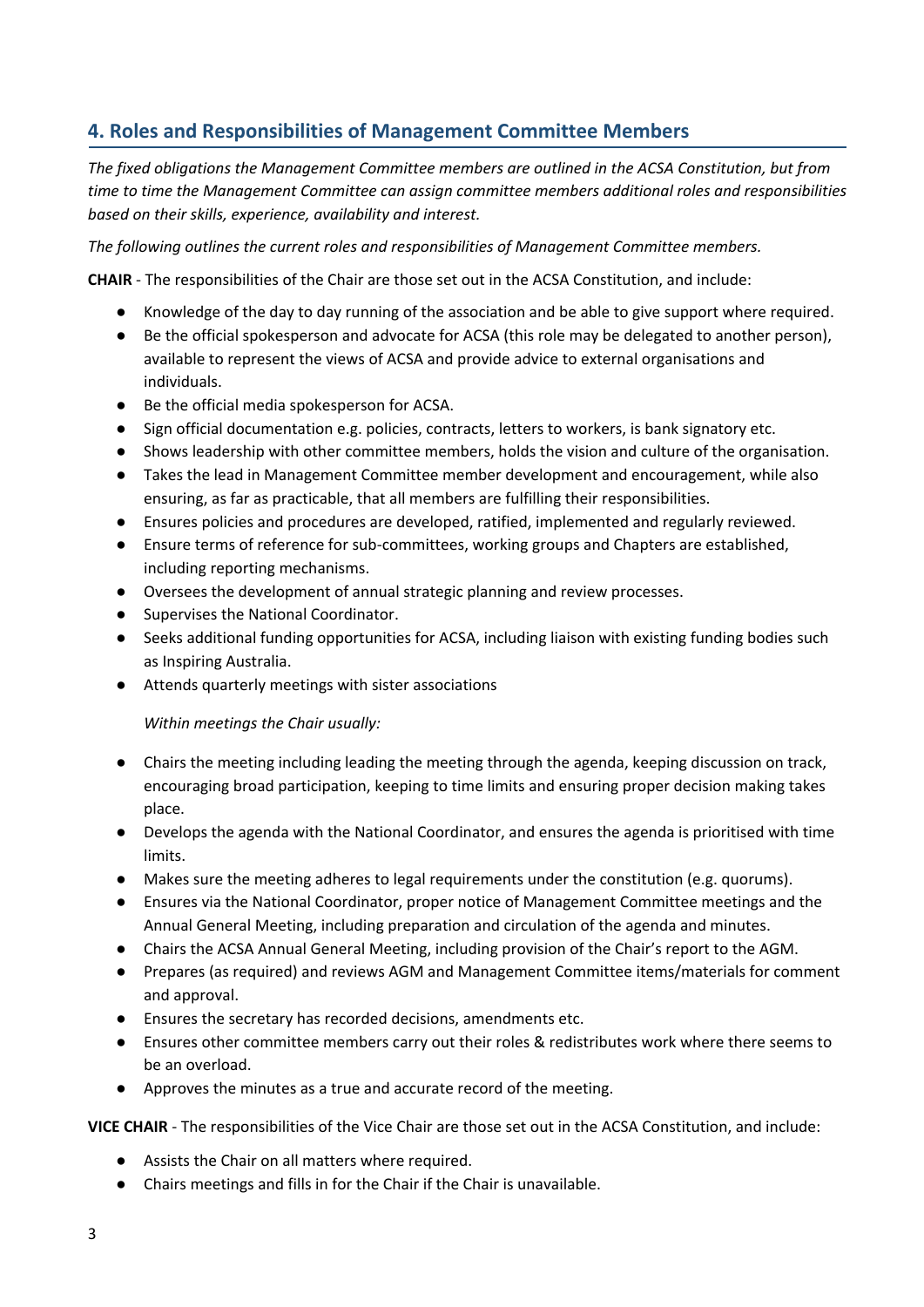- Ensures that Strategic Plan milestones and other evaluation measures are being met and adapted as needed, as well as being documented.
- Develops terms of reference for sub-committees, working groups and Chapters, including reporting and review mechanisms.
- Acts as the Management Committee liaison for Chapters in conjunction with the National Coordinator.
- Seeks additional funding opportunities for ACSA.
- Assists in researching and reporting on issues related to agenda items and matters of importance to the Association.
- Oversees the International Associations MoU items and actions.
- Administers Incorporation responsibilities.

**SECRETARY** - The responsibilities of the Secretary are those set out in the ACSA Constitution, and include the following, noting aspects can be carried out with the assistance of the ACSA National Coordinator:

- Assists the Chair to ensure the organization meets the requirements as specified in the Constitution and the Associations Incorporations Act 1991.
- Assists in the preparation of the agenda for the committee meetings, in conjunction with the National Coordinator.
- Ensures proper notice of Management Committee meetings and Annual General Meetings, and accurate minute taking associated with the meeting's undertaking.
- Assists with AGM preparations.
- Records incoming/outgoing correspondence (a mail register), bringing to the attention of the meeting any correspondence of an urgent nature.
- Actions correspondence assigned to the Secretary.
- Provides and or receives notices as required pursuant to the ACSA Constitution.
- Moderates the ACSA Google Group.
- Absorbs the tasks of the National Coordinator (should the National Coordinator role be dissolved or unfilled), delegating as needed in consultation with the Chair.

**TREASURER** - The responsibilities of the Treasurer are those set out in the ACSA Constitution, and include the following, noting aspects can be with the assistance of the ACSA National Coordinator:

- Arranges to collect and receive all moneys due to the Management Committee and authorises all payments on behalf of the Management Committee.
- Ensures all financial records are accurately maintained and kept safe.
- Ensures effective and efficient financial systems are in place.
- Ensures all contracts (e.g. service agreements with funding bodies) operate within guidelines and meet the requirements of respective funding bodies.
- Ensures compliance with legal requirements (e.g. ATO).
- Ensures monthly financial reports are produced and presented at committee meetings.
- Ensures an annual audit is prepared and submitted to members at the AGM.
- Assists with the annual budget preparation. Monitor budget.
- Provides the Treasurer's report to the AGM.
- Ensures insurances are adequate and up-to-date.
- Keeps informed / make recommendations about new and emerging issues impacting on the financial status of the organisation.
- Oversees any charity or financial applications.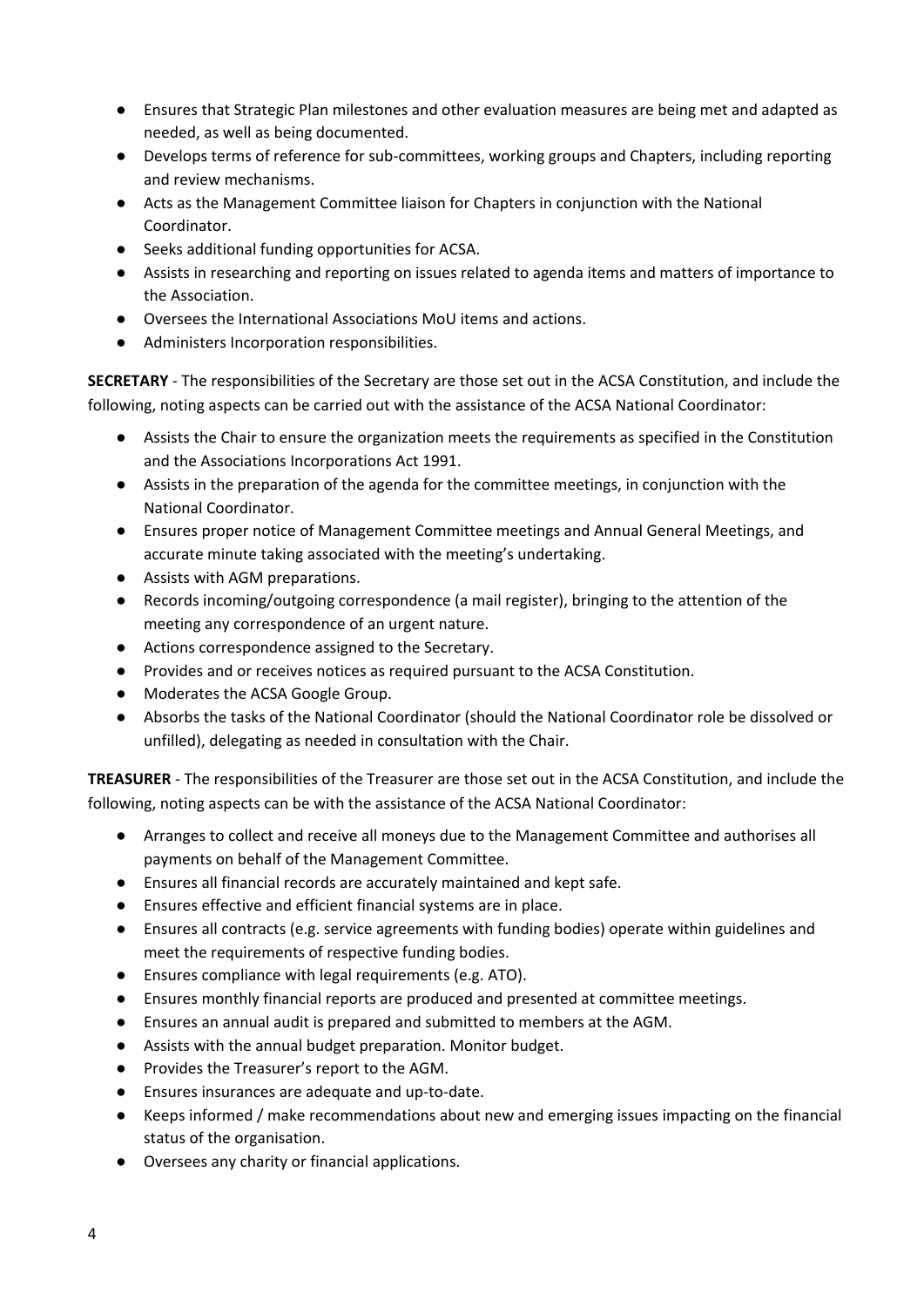**GENERAL MEMBERS** - The responsibilities of the General Members are developed and assigned in line with committee member interest and skill set, and may include:

- Attends meetings, actively participate in making decisions and complete assigned follow-up actions.
- Reads reports and other documents prior to committee meetings.
- Participates in sub-committees / working groups.
- Assists with website development.
- Contributes to social media.
- Attends to other tasks as they arise.

**HOST ORGANISATION REPRESENTATIVE -** The responsibilities of the Host Organisation representative include:

- Attends meetings, actively participate in making decisions and complete assigned follow-up actions.
- Reads reports and other documents prior to committee meetings.
- Participates in sub-committees / working groups.
- Liaises between the Management Committee and relevant Host Organisation personnel as required.
- Liaison and management regarding administrative and IT services related to ACSA at the Host Organisation.
- Liaises with Treasurer regarding financial aspects administered by the Host Organisation including keeping correct accounts and books showing the financial affairs of ACSA, including full details of all receipts and expenditure connected with the activities of ACSA.
- Supervises the ACSA National Coordinator (including their employment via the Host Organisation, and associated employment responsibilities).

# **5. Roles and responsibilities of other support members**

ASCA welcomes the support of our employees, members and volunteers in being able to deliver against our Strategic Plan. Following sets out some of the additional activities and roles that we are supporting.

### **ACSA NATIONAL COORDINATOR**

- Prepares and circulates the agenda and associated documentation related to meetings of the Management Committee, in conjunction with the Secretary.
- Administers and develops the website including managing contributions from members/volunteers.
- Meeting and event coordination including assisting with the planning and delivery of the ACSA Conference.
- Membership administration.
- Compiles and distributes the monthly and quarterly newsletters.
- Records and database management (e.g. Mailchimp lists)
- Collects and receives all moneys due to the Management Committee.
- Makes payments on behalf of the Management Committee.
- Assists with the preparation and management of the budget.
- Responds to general enquiries.

#### **ACSA Volunteer Social Media Coordinator:**

● Social media communication across all ACSA platforms including Twitter, Facebook, Instagram, YouTube and LinkedIn.